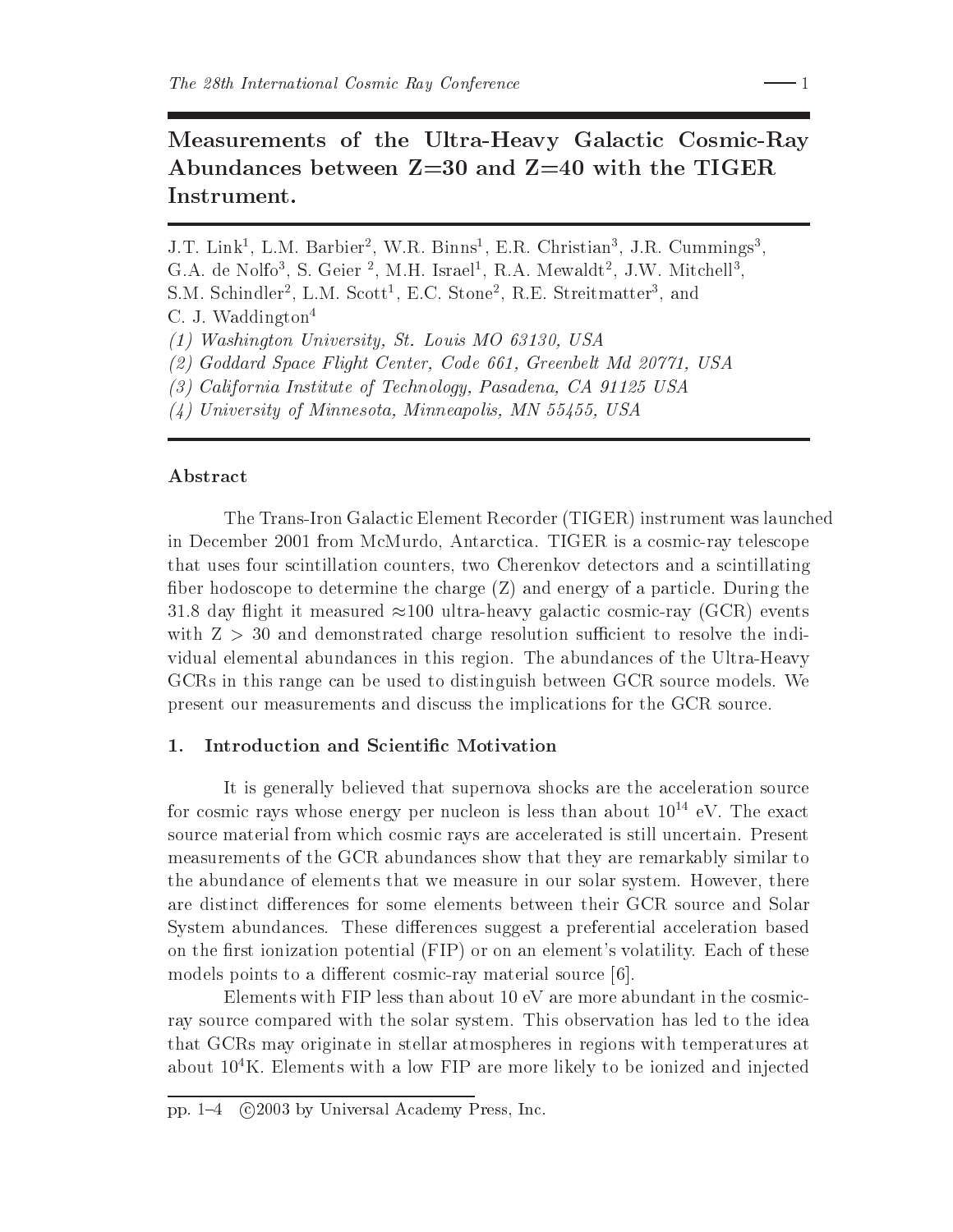$2 -$ 

into the accelerator than elements with high FIP [7].

However, it has also been observed that the GCR elmental abundances can be ordered by their "volatility" [6]. In this model, the cosmic-ray source is interstellar gas enriched by atoms sputtered off of accelerated interstellar dust grains. The dust grains will have a higher rigidity at a given velocity than atoms and thus are more easily accelerated by supernova shocks. The elements that form these grains will therefore be enriched in the cosmic rays.

Since most low-FIP elements are refractory and most high-FIP elements are volatile, it is difficult to differentiate between these two models. There are a few elements that are both low-FIP and volatile or semi-volatile that break this degeneracy and can enable us to distinguish between models  $[6]$ . Several of these are ultra-heavy GCRs including  ${}_{30}Zn$ ,  ${}_{31}Ga$ ,  ${}_{32}Ge$ ,  ${}_{37}Rb$ ,  ${}_{50}Sn$ ,  ${}_{55}Cs$ ,  ${}_{82}Pb$  and  ${}_{83}Bi$ .

The best current measurements for GCRs over the range  $30 \le Z \le 40$ come from the HEAO-C3/Ariel-6 results  $[2], [4]$ . Unfortunately these instruments lacked the charge resolution required to separate odd-Z and even-Z elements. In addition the HEAO-C2 experiment [3] provided a measurement for the lower part of this range but was very limited by statistics. The TIGER instrument was designed to have the necessary charge resolution to resolve elements in this region in order to make, for the first time, a measurement of the elemental abundances of all elements in this charge range.

#### 2. The TIGER Instrument

TIGER is a balloon-borne cosmic-ray telescope consisting of four plastic scintillation detectors, two Cherenkov detectors and a scintillating fiber hodoscope. A cross section of the instrument is Figure 1. The scintillators are made of BC-416 (Saint-Gobain) of thickness of 0.8 cm. Each scintillator is read out by four wavelength shifter bars (WLSB) placed around the edges of the detector. A 2.5-cm-diameter Hammamatsu R1924 PMT is coupled to each end of each WLSB. The top Cherenkov detector, C0, has a 3 cm thick aerogel radiator with index of refraction  $n=1.04$  and the bottom Cherenkov detector, C1, has an acrylic radiator made of BC-480 with thickness 1.2 cm and  $n=1.5$ . Each Cherenkov detector has twenty-four 12.7 cm diameter Burle S83006F PMTs. The hodoscope is made from 1-mm square scintillating optical fibers, bundled into 6-mm groups, coded and coupled to twenty-eight 2.5-cm-diameter Hammamatsu R1924 PMTs on each layer. The four layers of fibers, two on top and two on the bottom, provide an x-y location at the top and bottom of the detector with a calculated root-mean square position resolution of 0.17 cm.

This combination of detectors allows us to determine the charge and energy of a particle incident upon the instrument. The top two scintillation counters provide the primary  $dE/dx$  measurement while the bottom scintillation counters allow the identification of nuclei that interact in the instrument. The Cherenkov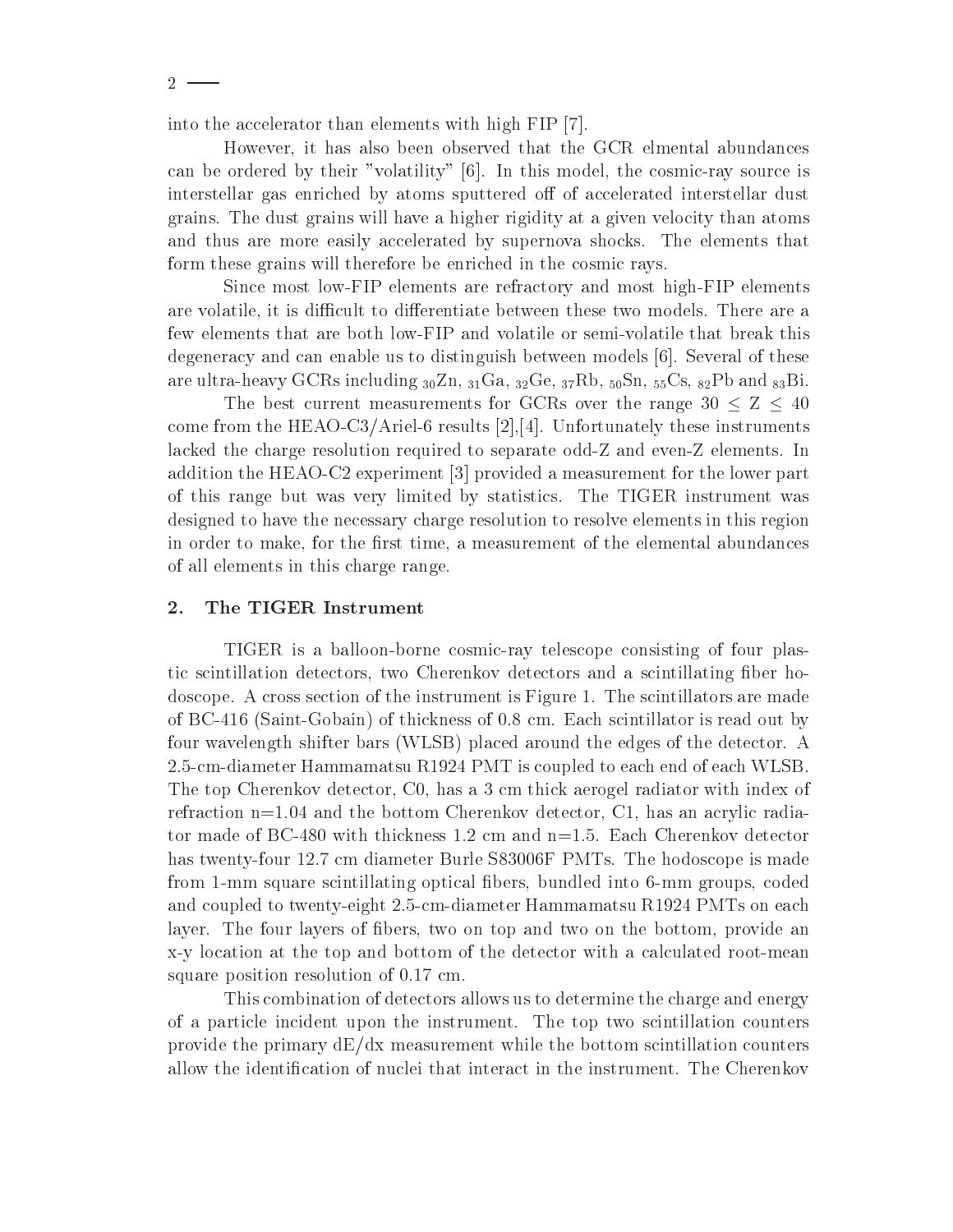

- 3

Fig.  $1$ . TIGER Instrument Cross-section.

detectors with the scintillators and hodoscope determine the particle's charge and energy. Two Cherenkov detectors with different radiators are used to extend the energy range over which we can clearly resolve the charge and energy of particles. The scintillating fiber hodoscope allows us to determine the trajectory of a particle through the detector permitting pathlength and mapping corrections.

## Results of the 2001 Flight 3.

TIGER was launched on a long duration balloon (LDB) from McMurdo. Antarctica in December 2001. The flight lasted for a record 31.8 days at an average altitude of 118,000 feet. During the flight approximately 360,000 iron nuclei and 300 nuclei with  $30 < Z < 40$  were measured.

Figure 2 is a charge histogram of data from this flight. Note that the y-axis scale on this plot changes at  $Z=29$  since the ultra-heavy elements  $(Z \geq 30)$  are much less abundant than the lighter elements. We have very clearly resolved peaks in the heavy-element region. In the ultra-heavy region we see clear charge peaks for elements with  $Z=30$ , 31, 32 and 34. For heavier nuclei increased number of particles are needed to see peaks. We expect to increase our statistics with another flight planned for December 2003 in Antarctica.

The abundances of the elements for  $30 \le Z \le 40$  were determined using a maximum likelihood fitting routine. These were corrected for interactions in the instrument and are compared in figure 3 to propagated abundances using Solar System source abundances [1] fractionated by FIP and volatility. The FIP fractionation model used is from Binns [2] while the Volatility fractionation is based on Meyer<sup>[6]</sup>. The propagation uses a weighted-slab leaky-box model  $[8]$ . These abundances are propagated through the ISM and to a depth of  $5 g/cm^2$  in the atmosphere.

From Figure 3, we see that the measured elemental abundances are in